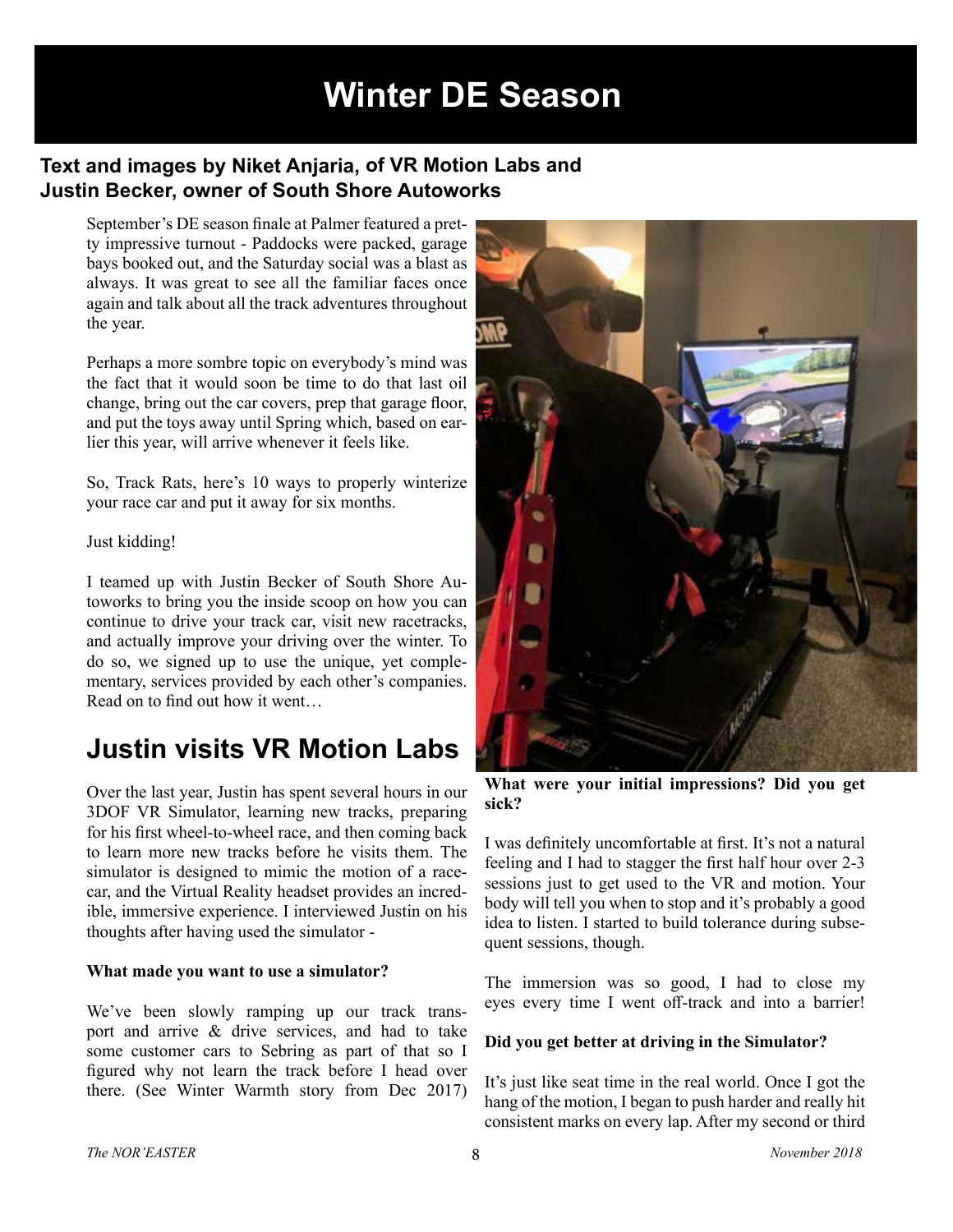

time in the sim I was very comfortable at 'reading' the motion and predicting the driving feel.

It also helped to go back home, take time to think about the track, and return to the sim. This time around, I knew what to do and I was focused on fnding the limit and setting better lap times.

#### **What would you recommend for frst timers?**

Defnitely start slow. Get into a Miata or something and slowly go around at track walk speeds. This will help with two things - You'll observe the types of corners, elevation and the surface, and you'll also give your brain more time to adjust to the VR and Motion. I would spend the frst 20-30 minutes doing just this.

You won't be driving smoothly and setting great lap times right off the bat, but you will eventually get there with some patience and seat time.

#### **So, on to the real stuf. Tell us about the experience at Sebring.**

The PBOC event was amazing. We drove over in the shop's new trailer with a GT3 RS and a GT4 Clubsport, but we weren't even the cool kids. We shared the track with all sorts of cars including Ferrari Challenge cars, Viper Competitions, Radicals and of course various Porsches.

There were some really good drivers out there, with years of driving history behind them, so the more advanced run groups made for a pretty intense experience.

#### **How did the sim time play into the on-track experience?**

Think back to your frst time at a new track - You could watch any number of YouTube videos, or memorize the track map, but you'd still spend your frst DE day fguring out corners, track surface, camber/elevation and braking points.

At Sebring, the diference was night and day. I jumped right in and started driving at a very good pace. I just…. knew the track. I feel like I made the most of my track time by eliminating that initial learning curve.

#### **That's good to hear. You also came back after to train for Barber. What was happening there?**

I got invited to drive a LeMons car! It all happened very quickly so I'm glad I got to spend some time in the simulator since I hadn't driven at Barber either. In fact, it was my frst time in an actual race.

I went right in at 8/10th's….knowing the track wasn't even a question in my mind, just like at Sebring. I think that helped the most since I barely got fve laps in during practice. We ended the race 2nd in class, and my personal best was at par with the owners of the car.

#### **That's a great outcome! How did sim time help here?**

First of all, I knew the entire track. By entire track, I mean I knew every possible line through every corner because I had practiced it. I think that helped the most because I didn't even have to think about it while in the car.

I also played with various car setups in multiple cars because I had no idea what I would be driving. I mean... it is LeMons after all!

I also should have simulated a couple races just to get a feel for what it's like sharing the track and passing in tough spots. Maybe next time?

## **Track Services by South Shore Autoworks**

Like many other club members, I used to run the 'streetable' DE setup so I was no stranger to the long, uncomfortable drives to and from the track punctuated by

*The NOR'EASTER* 9 *November 2018*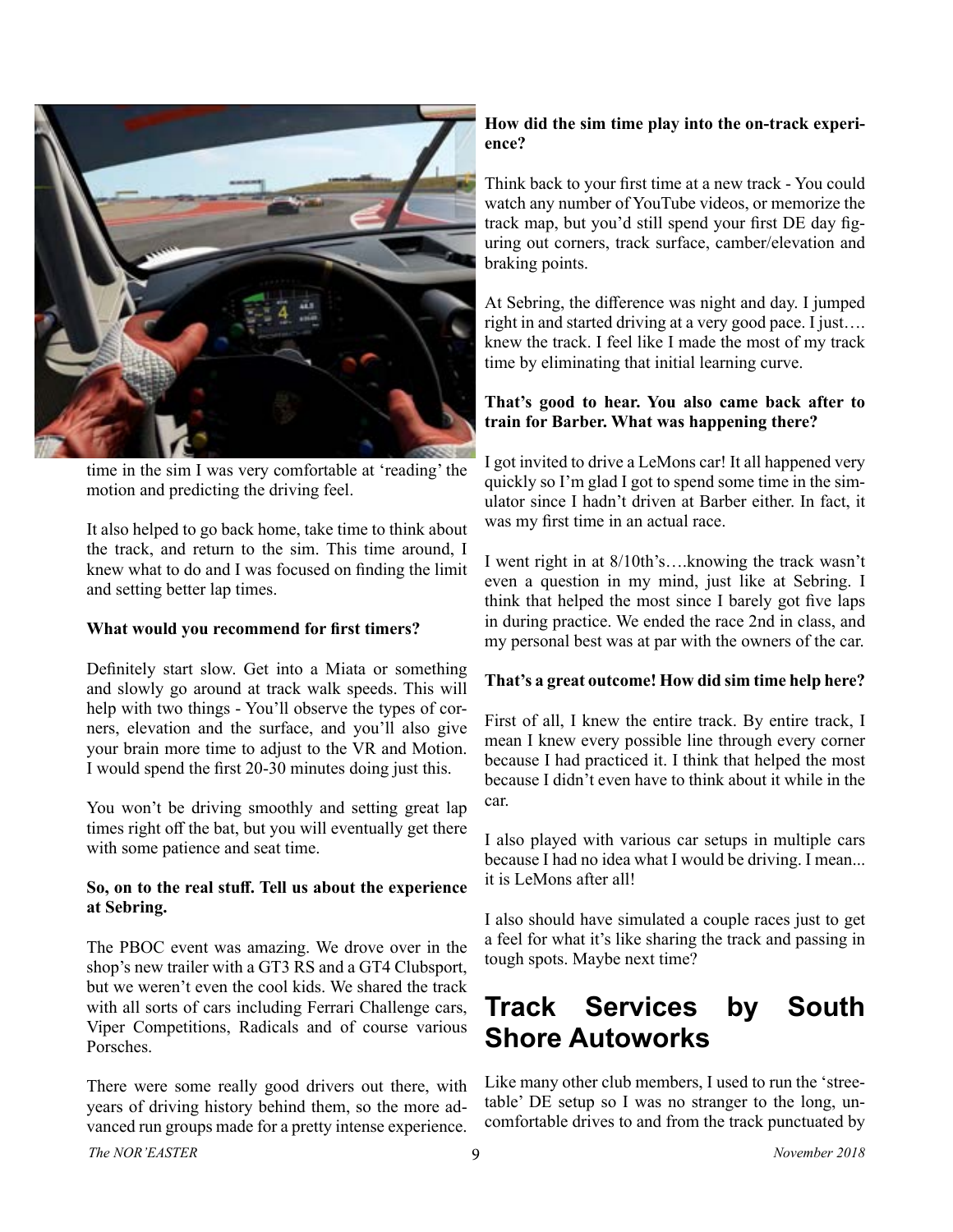

an assortment of car noises and exhaust fumes. All that after spending an entire day of driving, wrenching, then driving again!

As you can imagine, I was sold on the idea of track transport the moment I heard of it. The service is a lot more than the name lets on, and the benefts of outsourcing your track day logistics are apparent when you realize how much of your own time it frees up.

The rewards kick in as soon as you sign up. You know that long checklist of small tasks that precede a track day? You let the shop worry about that - they'll check your tires, bleed the brake fuid, look at rotors and





pads, torque your wheels and address anything else that comes up during the track inspection. Even the tech forms are taken care of, and you don't even need to visit the shop for any of this. Go out to dinner with the wife like I did, or do anything else the evening before because you won't be stressing about the car!

On the morning of the event, it doesn't hurt to sleep in a little. You load up the daily driver with your helmet and HANS, grab a coffee on the way to the track and that's it. You don't get there early to get a good spot in the paddocks, or unload your trailer/car, or get in line for tech. Drive up to the SSA tent and there's more coffee waiting, along with an assortment of donuts, beverages, and your friendly neighborhood Porsche techs. With the car and formalities taken care of, all you have to do is prep yourself. I used the extra time to discuss the track map with a couple other drivers who had already driven there before (Unfortunately, Palmer is not officially supported, in either direction, by any of the simulation providers), and also setup my camera and AiM data logger.

Later, you come off track after a session to a waiting tech who will immediately note down and adjust hot tire pressures, ask how the car feels, and look into anything else that comes up. Some racing rubber remover for the hood, a quick splash of gas in to the tank and you're good to head back out again! While this might seem like no big deal, I couldn't help but think of the countless times I've had issues at the track and had to miss sessions or even days because I couldn't fix stuff then and there. That's what track support is for, and it felt good knowing that they had my back.

All in all, I thought this was a great service to take advantage of. It defnitely starts to make sense when you factor in time savings, peace of mind, and the idea of a

*The NOR'EASTER* 10 *November 2018*